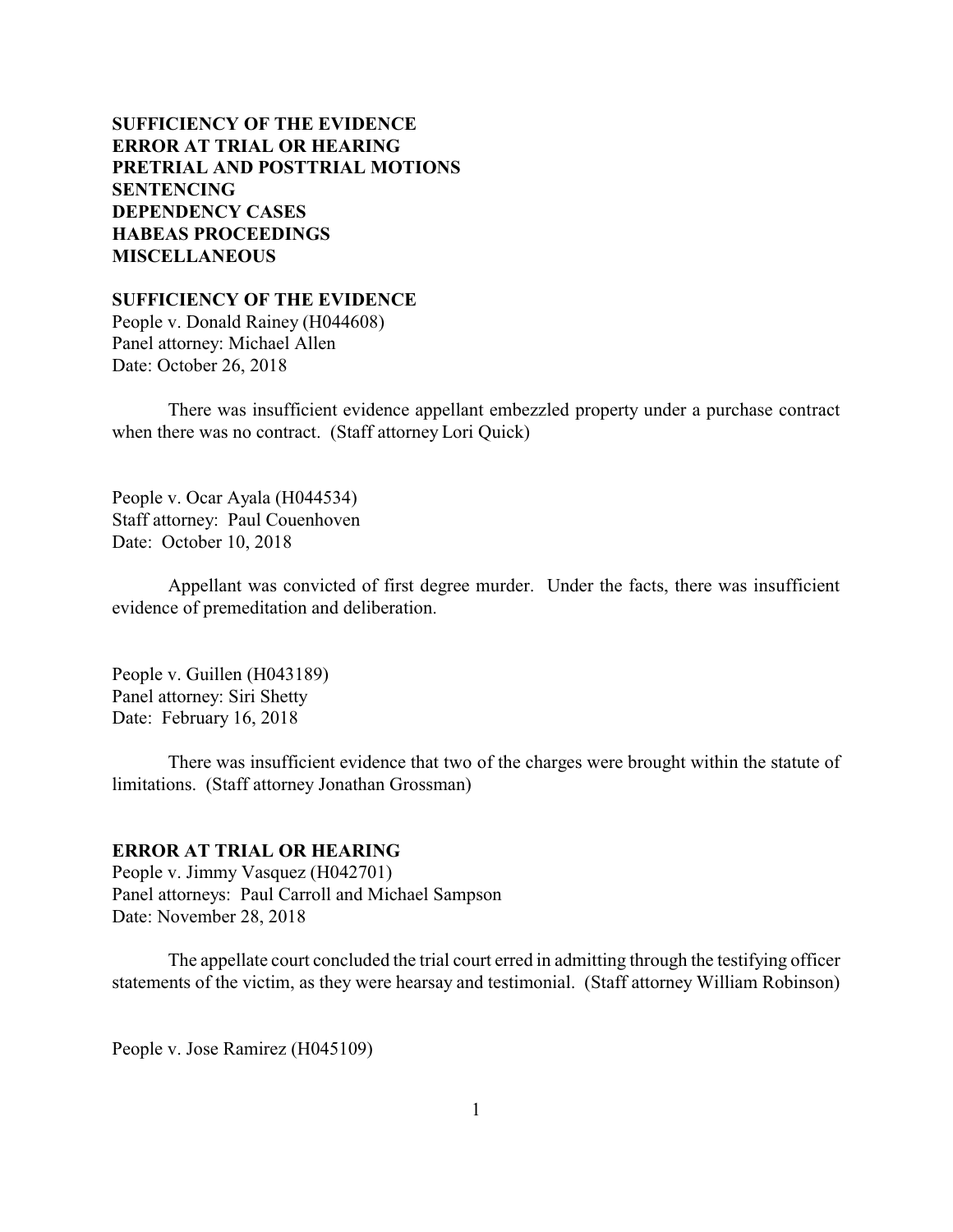Panel attorney: Nancy Brandt Date: December 20, 2018

The allegation under Penal Code section 667.5, subdivision  $(c)(21)$  that an occupant was present during a residential burglary does not apply to attempted burglary. (Staff attorney Patrick McKenna)

People v. Kevan Smith (H044392) Panel attorney: Seth Flagsberg Date: October 31, 2018

Appellant was convicted of two counts of stalking. Because they covered the same conduct, one of the counts needed to be dismissed. (Staff attorney Patrick McKenna)

People v. Angelo Henry (H044626) Panel attorney: Caitlin Plummer Date: October 29, 2018

In a published decision, the court held that signing a traffic citation under a false name can only be prosecuted under Vehicle Code section 40504, subdivision (b), not under Penal Code section 529, subdivision (a)(3), because the more specific statute preempted the general statute. (Staff attorney Patrick McKenna)

Gerardo Madriz (H044665) Panel attorney: Heather Mackay Date: October 25, 2018

Appellant was convicted of murder. A key issue of fact was whether the defendant drove to work that day. Without being giving his *Miranda* warning, the police asked how he arrived at work. The prosecution conceded he was in custody but successfully argued it was admissible as a booking statement. The court of appeal reversed. This was not a routine booking question. (Staff attorney William Robinson)

People v. Francisco Bedolla (H044681) Panel attorney: Nancy Brandt Date: October 22, 2018

In a published decision, the court held that the special finding, that an occupant was present during a residential burglary under Penal Code section 667.5, subdivision (c)(21), does not apply to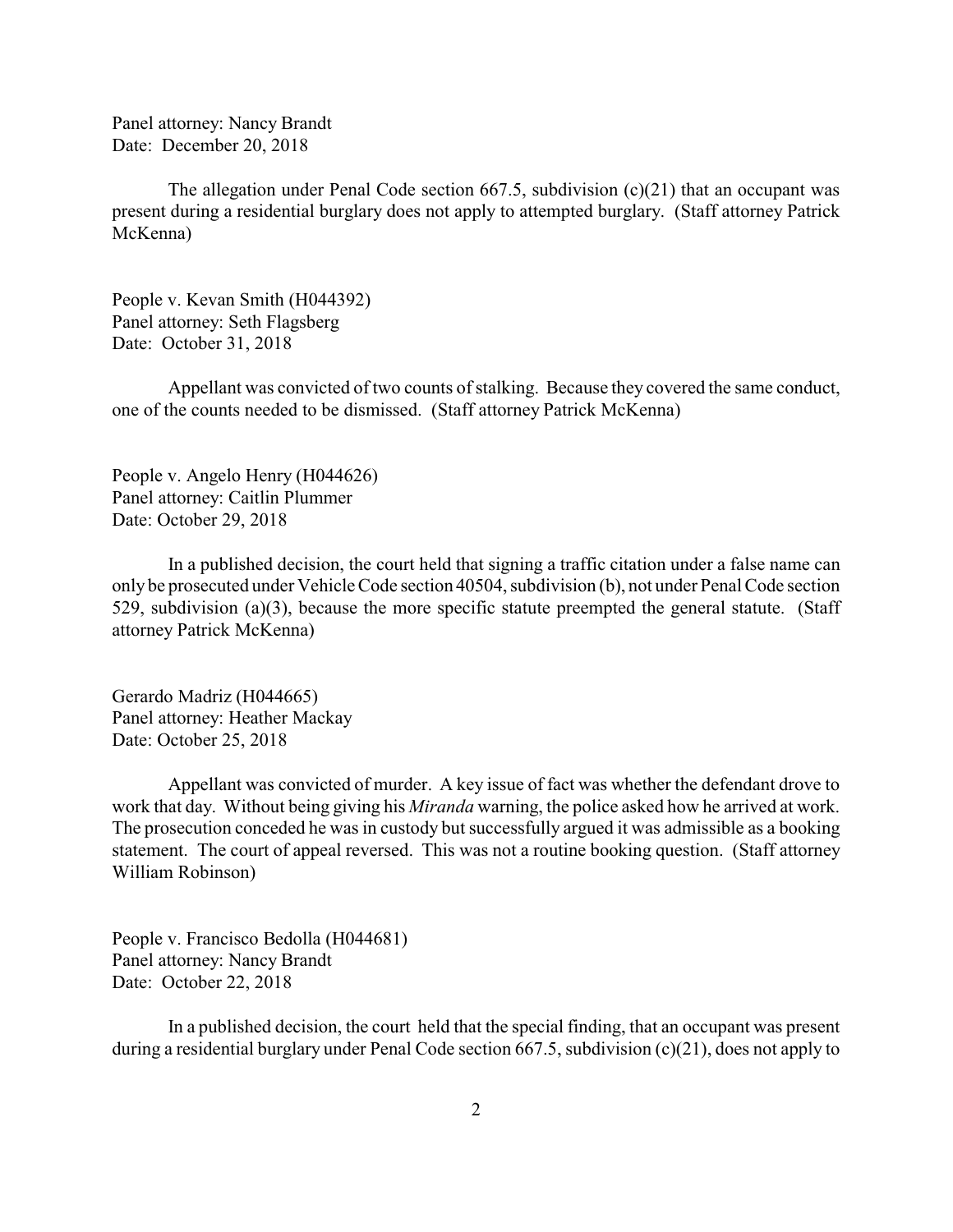attempted residential burglary. (Staff attorney Jonathan Grossman)

People v. Jose Villareal and Carlos Fletes (H038081) Panel attorneys: Elaine Forrester and Randy Baker Date: September 10, 2018

The court abused its discretion admitting case-specific hearsay through the gang experts, and this required reversal of the gang enhancements and some of the underlying charges. (Staff attorney Paul Couenhoven)

People v. Randall Delacruz (H045116) Panel attorney: Jill Kent Date: September 5, 2018

The court erroneously denied a *Marsden* motion without holding a hearing. (Staff attorney Lori Quick)

A.G. v. Superior Court (H045413) Attorney: Brian Matthews Date: August 16, 2018

There was insufficient evidence to support the court's conclusion that the minor was not fit for juvenile court treatment. (SDAP did not participate in the matter)

People v. Marcus Ray (H041470) Panel attorney: Allison Elhert Date: August 16, 2018

While the appeal was pending, the law on transporting drugs was amended to apply only if it was for purposes of sales. Accordingly, appellant was entitled to reversal of the conviction. (Staff attorney William Robinson)

People v. Officer (H042964) Panel attorney: Rudy Kraft Date: August 13, 2018

The civil commitment order was reversed because the court improperly admitted hearsay evidence through the government expert witness. (Staff attorney Lori Quick)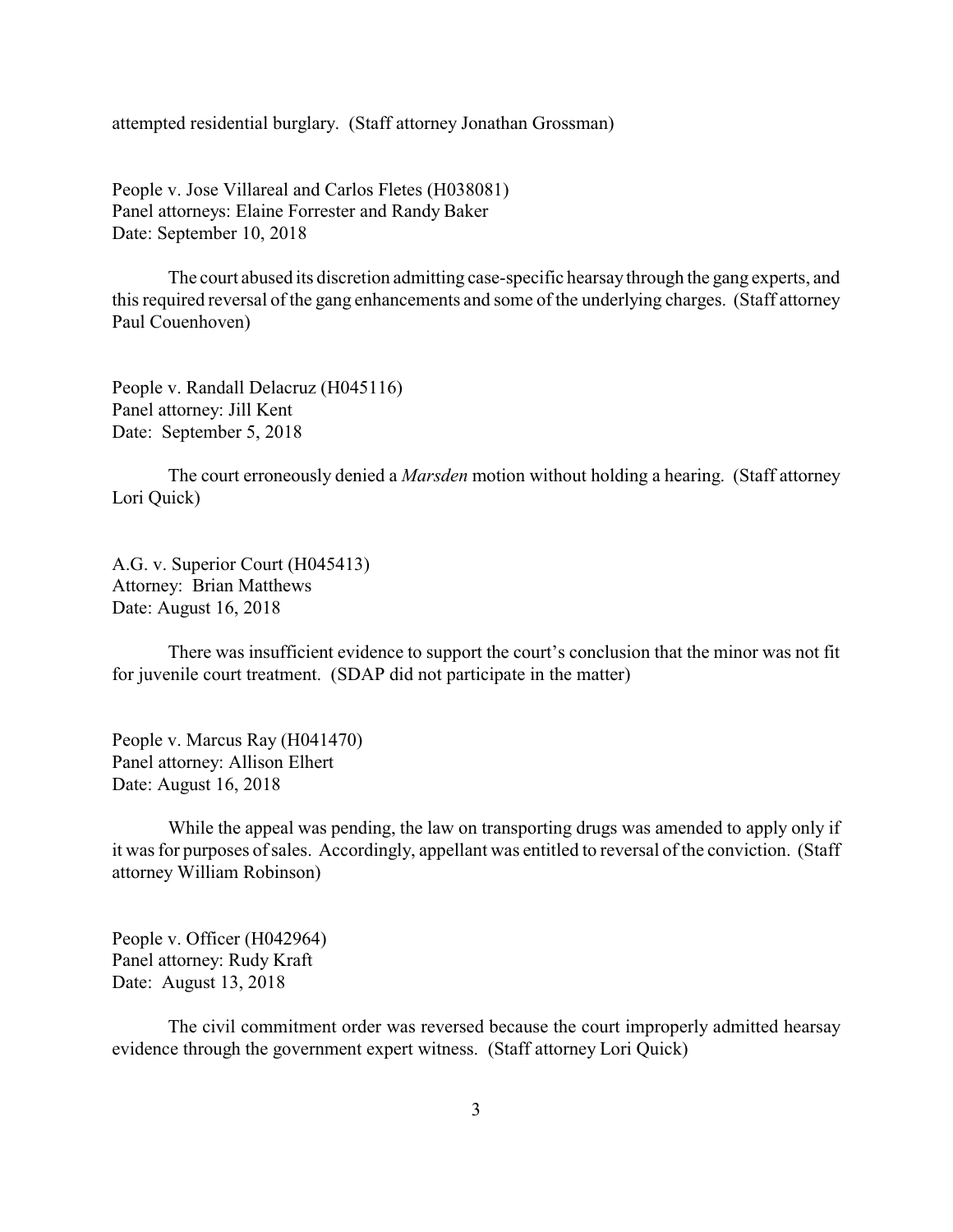People v. Phillips (H043225) Panel attorney: Steven Schorr Date: May 11, 2018

Appellant was convicted of oral copulation of a minor. Oral copulation was defined as any contact with the sexual organ of an another. The evidence was that he made contact with the "mons area" of the girl, which is generally considered to be above the vulva. The court, however, provided several definitions of the mons area, one of which included it being part of the vulva. The court of appeal found this was erroneous and required reversal. (Staff attorney Lori Quick)

People v. Danny Brumsey Staff attorney: Lori Quick Date: May 11, 2018

Admission of the statements of an alleged domestic violence victim who did not testify violated the defendant's right to confrontation.

People v. Timothy Gleason (H044116) Panel attorney: Caitlin Plummer Date: April 30, 2018

The finding that an occupant was present during a residential burglary did not apply to the crime of attempted residential burglary. Further, trial counsel was ineffective for not objecting to adding a personal use of a weapon allegation when there was insufficient evidence in the preliminary hearing to support the allegation. (Staff attorney William Robinson)

People v. David Johnson (H043996) Panel attorney: Michael Sampson Date: May 1, 2018

The great bodily injury finding was reversed because the court erroneously instructed the jury that it was essentially equivalent to the charge of serious bodily injury. (Staff attorney Jonathan Grossman)

People v. Felix Villar (H043028) Panel attorney: Carrie Kojimoto Date: April 3, 2018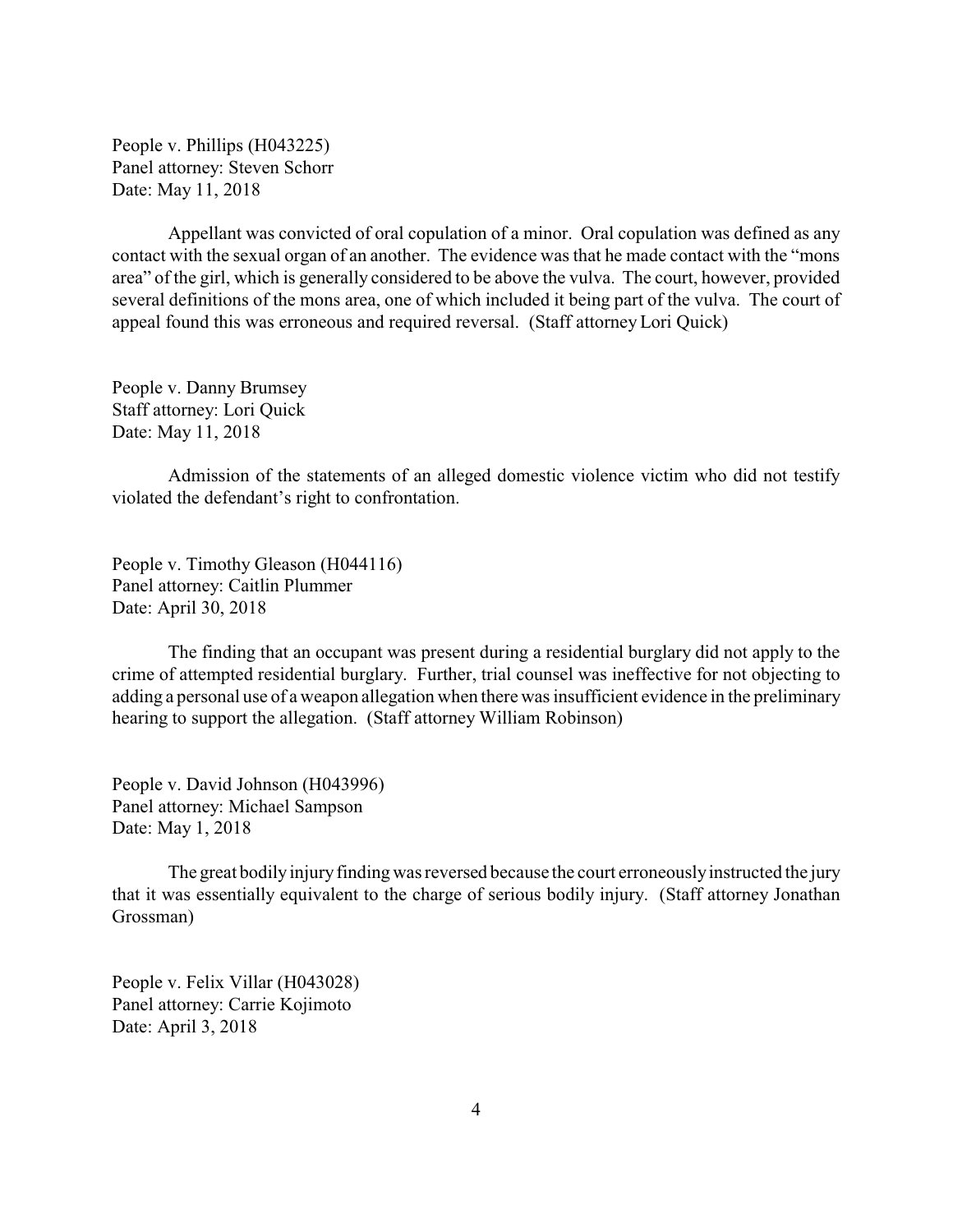<span id="page-4-0"></span>The gang allegations were reversed due to error admitting hearsay under *People v. Sanchez* (2016) 63 Cal.5th 665. (Staff attorney Jonathan Grossman)

People v. Guillen (H043189) Panel attorney: Siri Shetty Date: February 16, 2018

Appellant was convicted of several felonies and misdemeanors. The court of appeal agreed the misdemeanor charges were brought after the statute of limitations had expired, and theymust be dismissed. (Staff attorney Jonathan Grossman)

## **PRETRIAL AND POSTTRIAL MOTIONS**

F.G. v. Superior Court (H045660) Attorney: Sajid Khan Date: December 20, 1018

The juvenile court transferred the matter to adult court. A petition for writ of mandate was filed. The court of appeal reversed, holding due process requires the juvenile court must clearly and explicitly articulate its evaluative process by detailing how it weighed the evidence and identify the specific facts which persuaded the court. (SDAP did not participate in the proceeding)

People v. Nicholas Claiborne (H044770) Panel attorney: Jennifer Bruno Date: December 13, 2018

Police responded to a call of domestic violence. When the police arrived at the house, no one would open the door. As they were about to break-in, appellant came to the door and walked outside; he was arrested. A woman matching the description of the victim walked out as well. She said there was no one else inside. The police entered the house to see if there were anyone else inside and instead found a gun, ammunition, and stolen property. The court reversed the denial of the motion to suppress evidence. Once the suspect and victim were outside, there was no reason to believe anyone else was in the house who required the officers' assistance. (Staff attorney William Robinson)

C.S. v. Superior Court (H045665) Attorney: Brian Matthews Date: December 6, 2018

The juvenile court transferred the matter to adult court. A petition for writ of mandate was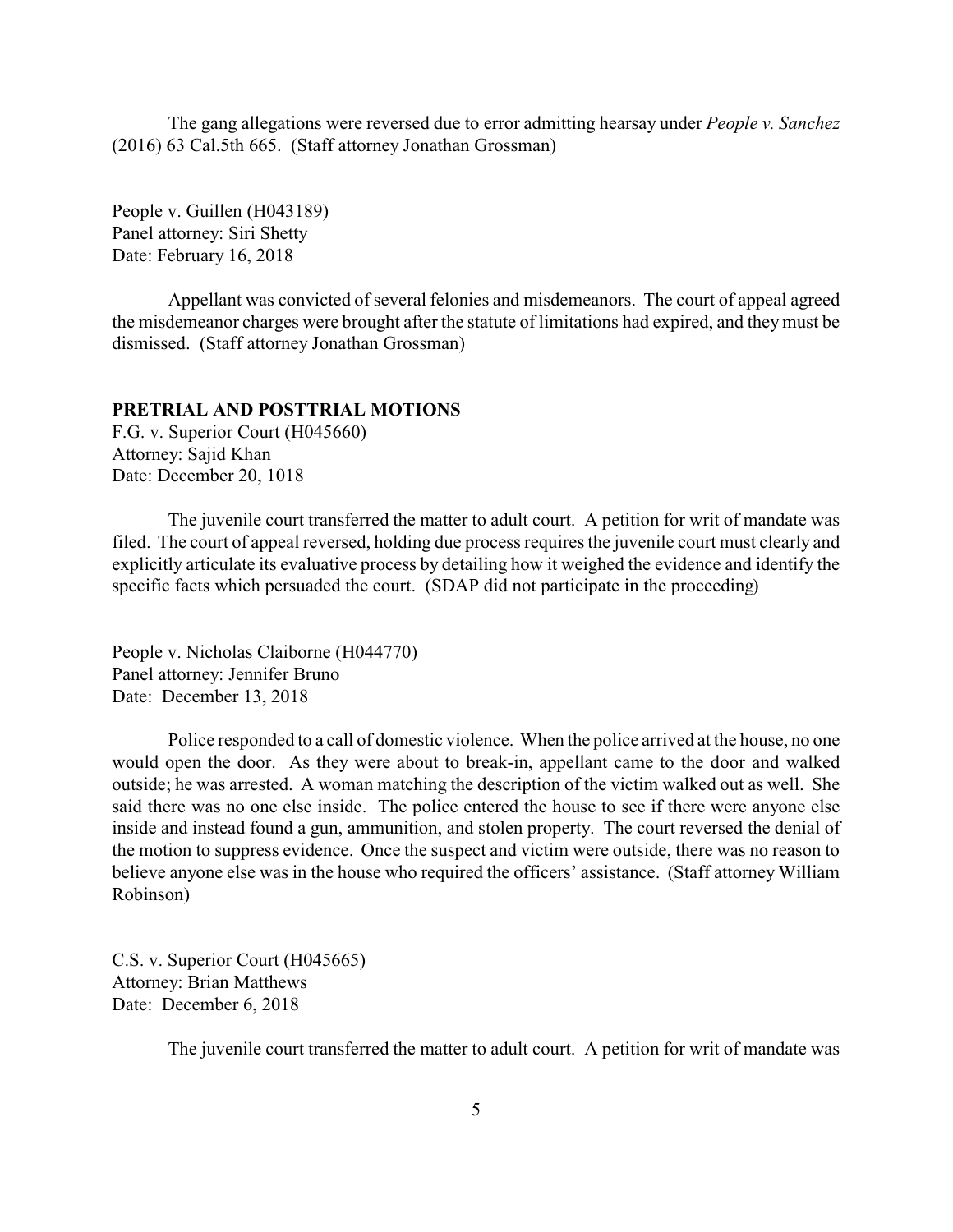filed. In a published opinion, the court of appeal reversed, holding due process requires the juvenile court must clearly and explicitly articulate its evaluative process by detailing how it weighed the evidence and identify the specific facts which persuaded the court. (SDAP did not participate in the proceeding)

People v. Josephine Frias (H044757) Staff attorney: Patrick McKenna Date: August 14, 2018

Appellant had made a prima facie showing in the Proposition 47 petition that the value of the property taken was not more than \$950.

People v. Cheyanne Bear (H044609) Staff attorney: Anna Stuart Date: July 23, 2018

In a published opinion, the court of appeal decided the superior court erred in believing it did not have the discretion to consider a subsequent or amended petition for resentencing under Proposition 47.

People v. Alex Barrientos (H043137) Panel attorney: Gordon Brownell Date: June 13, 2018

Appellant was 17 years-old when the crime was committed. He was entitled to have the matter remanded to the juvenile court for a fitness hearing under Proposition 57. (Staff attorney Paul Couenhoven)

People v. Rion Redko (H044104) Panel attorney: Julie Caleca Date: May 31, 2018

Appellant was serving a seven year sentence for a case from Santa Cruz County for petty theft with a prior conviction and a prior strike. He then entered a plea bargain in a Santa Clara County to serve no more than 32 months in that case. The court imposed a 16 month consecutive sentence. He then filed a Proposition 47 petition in Santa Cruz County and had the petty theft conviction reduced to a misdemeanor. Santa Clara County modified its sentence to be five years. The court of appeal agreed that pursuant to the plea bargain, the sentence could be no longer than 32 months. (Staff attorney Lori Quick)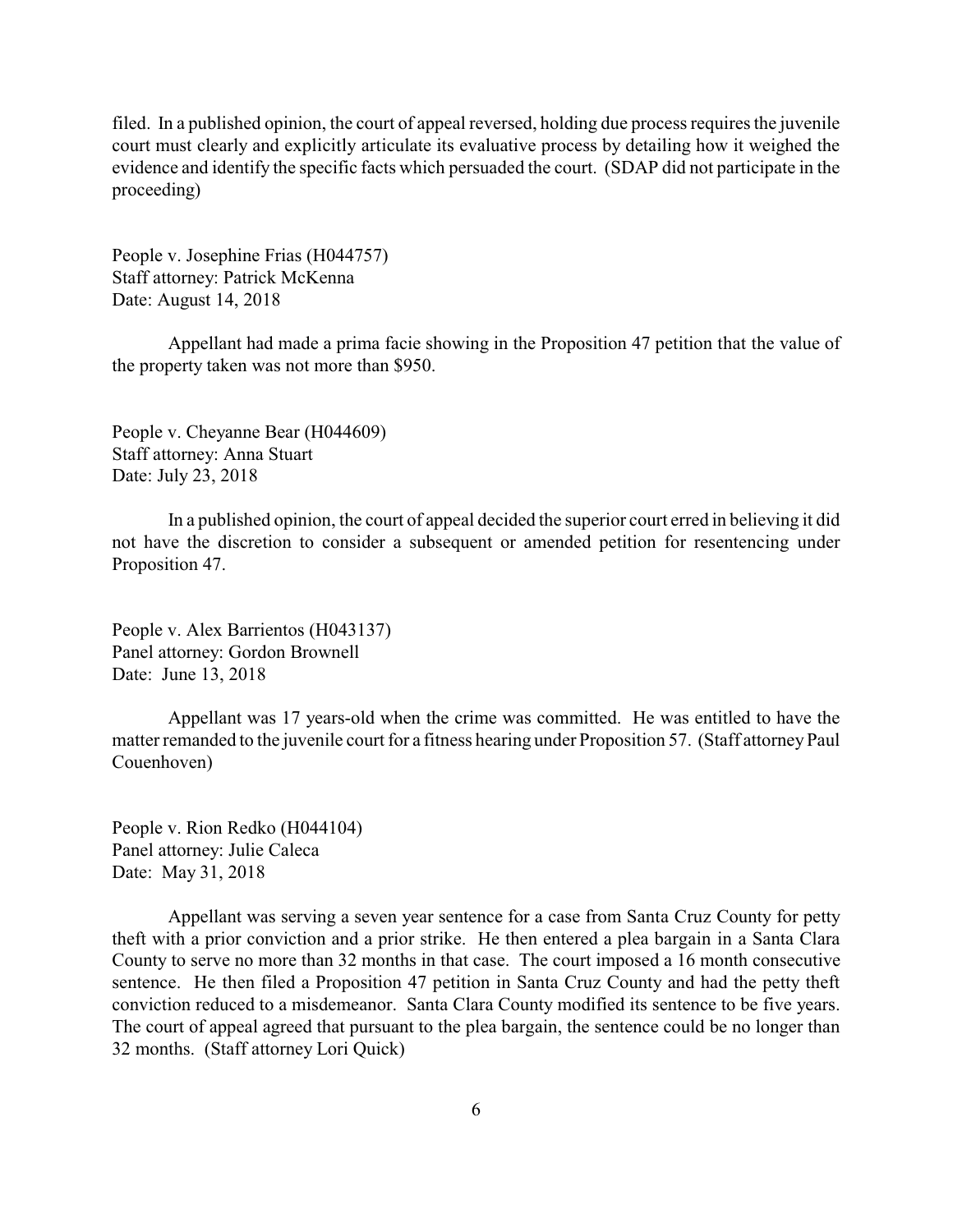<span id="page-6-0"></span>People v. Billy Washington (H045208) Panel attorney: Anna Dorn Date: April 17, 2018

Appellant was convicted of receiving stolen propertyin 1988 for taking a motor scooter. The court denied his Proposition 47 petition because the crime would qualify under Penal Code section 496d, which was enacted after he was convicted. The court of appeal reversed. (Staff attorney Paul Couenhoven)

People v. Miguel Ruiz (H044598) Panel attorney: Sylvia Ronnau Date: March 21, 2018

Proposition 47 applies to auto theft. (Staff attorney Jonathan Grossman)

People v. Emmanuel Baquiran (H044676) Panel attorney: Kevin Lindsley Date: January 19, 2018

A conviction for auto theft qualifies for resentencing under Proposition 47. (Staff attorney William Robinson)

#### **SENTENCING**

People v. Arnulfo Pineda (H043411) Panel attorney: Julie Dunger Date: December 21, 2018

The matter was remanded so that the superior court could exercise its discretion whether to strike the firearms enhancement under Senate Bill No. 620. (Staff attorney Jonathan Grossman)

People v. Jose Romero (H044453) Staff attorney: Paul Couenhoven Date: December 20, 2018

The matter was remanded so that the superior court could exercise its discretion whether to strike the firearms enhancement under Senate Bill No. 620.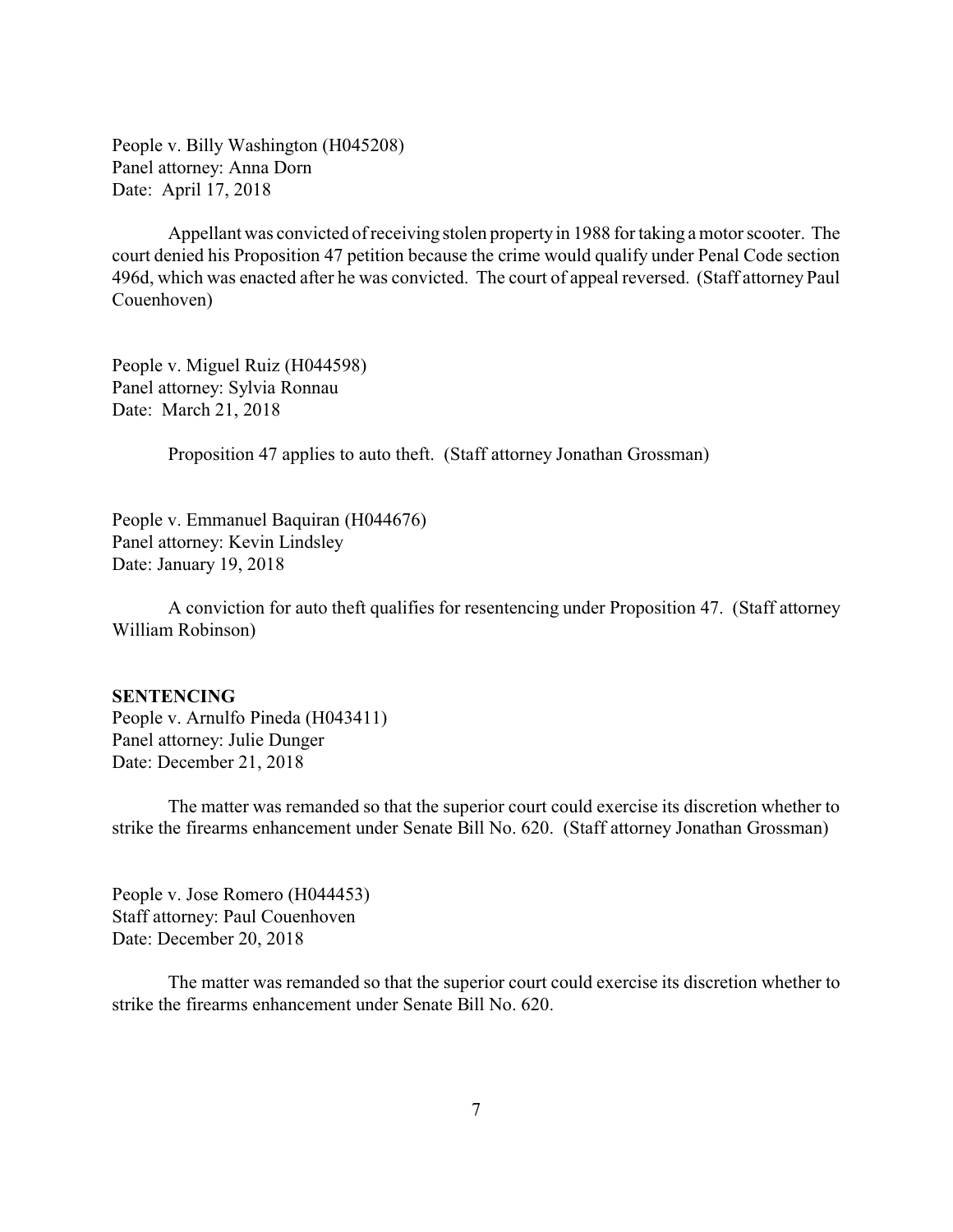People v. Marvalyon Gibson (H043106) Panel attorney: Ron Boyer Date: November 29, 2018

The matter was remanded so that the superior court could exercise its discretion whether to strike the firearms enhancement under Senate Bill No. 620. (Staff attorney Lori Quick)

People v. Loyce Weaver (H043497) Panel attorney: Jeff Kross Date: November 14, 2018

The matter was remanded so that the superior court could exercise its discretion whether to strike the firearms enhancement under Senate Bill No. 620. (Staff attorney Lori Quick)

People v. David Quintero (H043519) Panel attorney: Thomas Deremigio Date: November 14, 2018

The prison prior should be stricken because the underlying conviction had been reduced to a misdemeanor under Proposition 47. (Staff attorney Paul Couenhoven)

People v. Francisco Baldivia (H043736) Panel attorney: Alexis Haller Date: November 5, 2018

In a published decision, the court held that a certificate of probable cause is not required when the appellant argues after entering into a plea bargain that he is entitled to have the matter remanded to the juvenile court for a transfer hearing under Proposition 57, which passed while the appeal was pending. (Staff attorney Patrick McKenna)

People v. Freddy Carranza (H043377) Panel attorney: Allen Weinberg Date: October 19, 2018

The court was not authorized to issue a non-contact order of unlimited duration. The abstract of judgment needed to be corrected. And the matter was remanded so that the superior court could exercise its discretion whether to strike the firearms enhancement under Senate Bill No. 620. (Staff attorney William Robinson)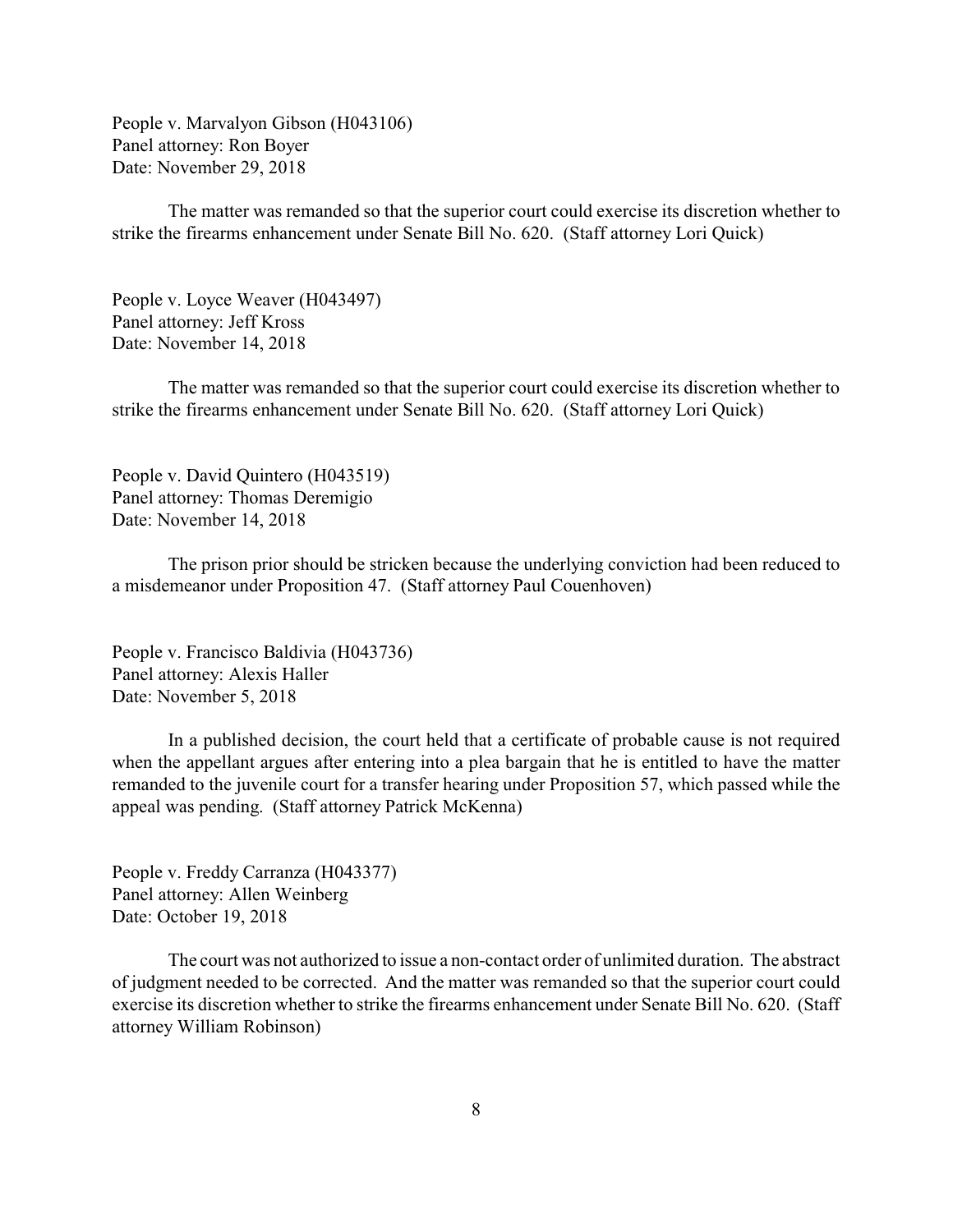People v. Rickey Murray (H044508) Panel attorney: Rachel Varnell Date: October 15, 2018

The court remanded the matter so that the superior court could exercise its discretion whether to strike the firearms enhancement under Senate Bill No. 620, and the abstract of judgment was corrected to provide additional presentence credits. (Staff attorney William Robinson)

People v. Francisco Medina (H044651) Panel attorney: Michael Sampson Date: October 3, 2018

The punishment for driving with a suspended license must be stayed because of the punishment for driving under the influence. Further, the abstract of judgment must be corrected to reflect the orally pronounced amount of a fee. (Staff attorney Patrick McKenna)

People v. Armando Guizar (H042370) Panel attorney: Alexis Haller Date: October 2, 2018

The \$10 theft fine under Penal Code section 1202.5 did not apply to attempted theft. (Staff attorney William Robinson)

People v. Ravi Siugh (H045340) Panel attorney: Michael Sampson Date: September 26, 2018

The court remanded the matter so that the superior court could exercise its discretion whether to strike the firearms enhancement under Senate Bill No. 620. (Staff attorney Lori Quick)

People v. Scott Sturk (H043453) Staff attorney: Jonathan Grossman Date: September 6, 2018

The punishment for kidnapping enhancements and some of the underlying offenses needed to be stayed under Penal Code section 654 in lieu of the punishment for the aggravated kidnapping crime.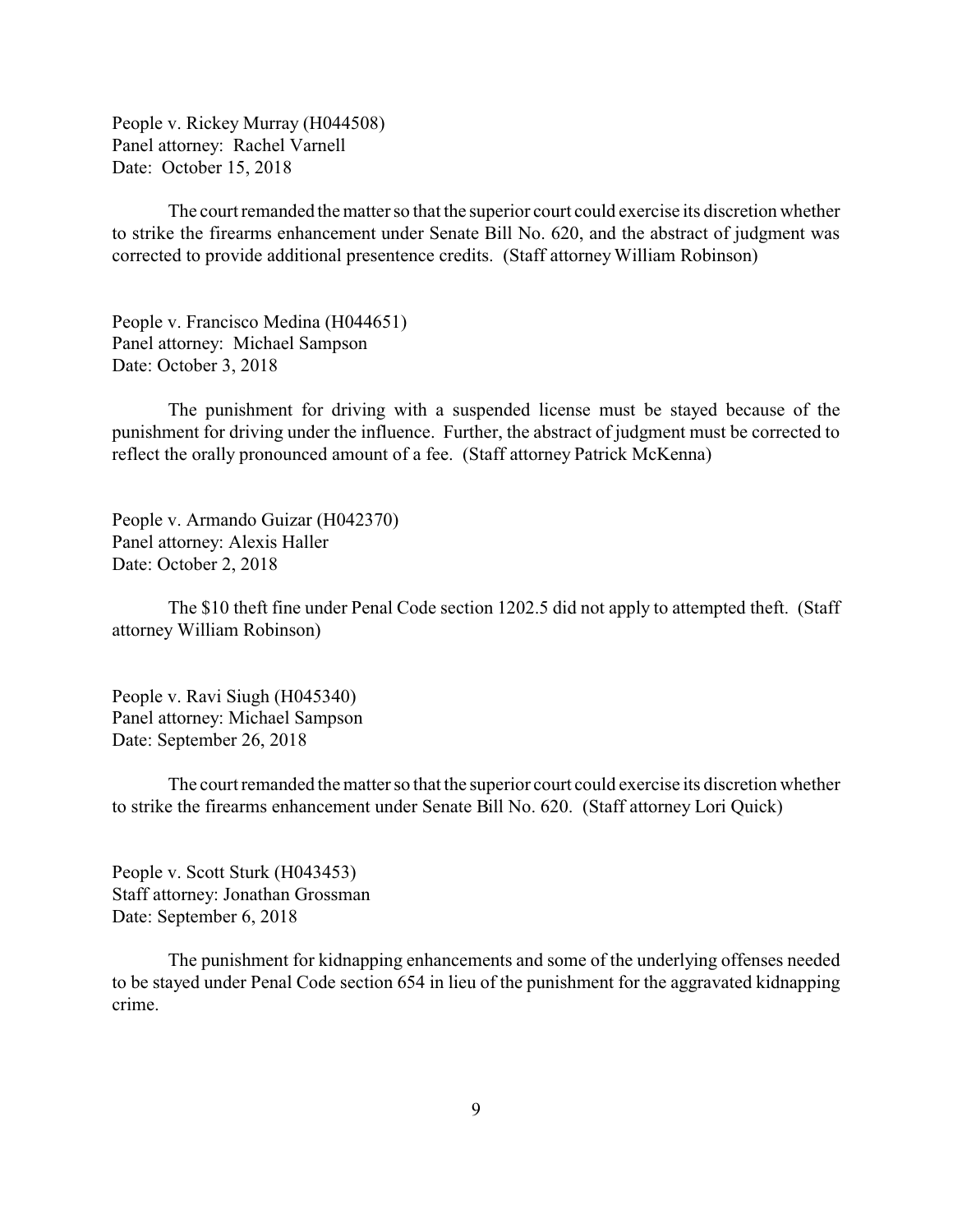People v. Armando Canchola (H044154) Panel attorney: Gordon Brownell Date: August 28, 2018

The sentencing court stated it did not believe it had discretion to dismiss a gang enhancement. Because this was erroneous, the matter was remanded for the court to exercise its discretion. (Staff attorney Patrick McKenna)

People v. Kirk Renshaw (H044418) Staff attorney: Patrick McKenna Date: August 20, 2018

The abstract of judgment must be amended to reflect that the court stayed the punishment for two of the counts.

People v. Delgado (H043481) Panel attorney: Alex Coolman Date: August 13, 2018

The trial court erred in believing that consecutive sentences were required under the One Strike Law for certain crimes committed before 2010. (Staff attorney Lori Quick)

People v. Jeremy Garcia (H043355) Panel attorney: Sara Ruddy Date: August 7, 2018

A juvenile was convicted in adult court. The matter was remanded to the juvenile court to hold a fitness hearing. (Staff attorney Lori Quick)

People v. Mario Torres (H043671) Panel attorney: Peggy Headley Date: July 20, 2018

A defendant cannot be convicted of both assault by a prisoner (Pen. Code, § 4501) and assault by a life prisoner (Pen. Code, § 4500) for the same attack on the same victim. Further, Penal Code section 654 prohibited punishing him for also possessing a weapon in prison (Pen. Code, § 4502, subd. (a)). (Staff attorney Patrick McKenna)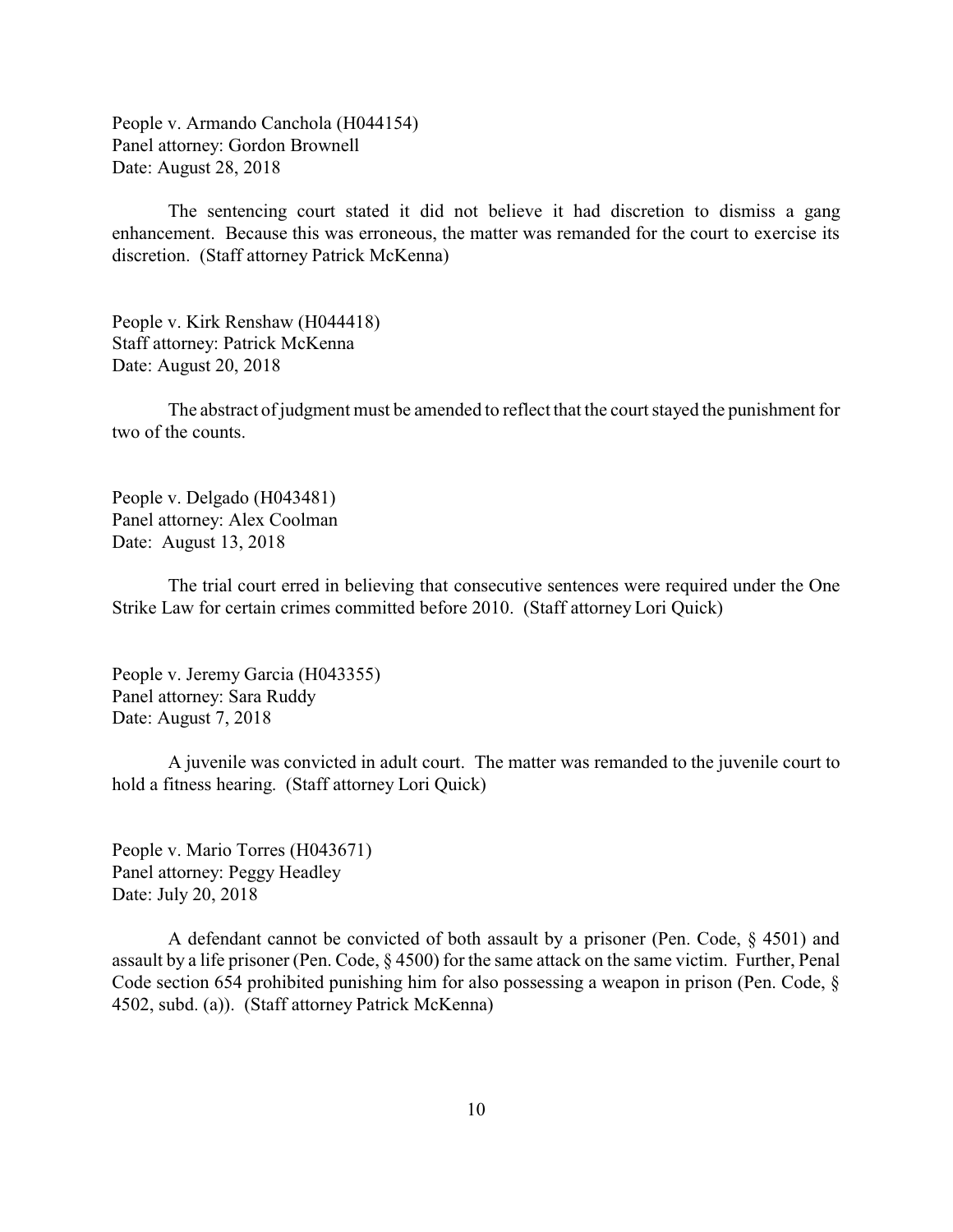People v. Jason Kacznowski (H04555) Panel attorney: Jason Szydlik Date: July 3, 2018

The court miscalculated presentence credits. (Staff attorney Jonathan Grossman)

People v. Jose Cortes and Juan Guerra Panel attorney: Randy Kravis Staff attorney: Paul Couenhoven Date: July 2, 2018

The court remanded the matter so that the superior court could exercise its discretion whether to strike the firearms enhancement under Senate Bill No. 620.

People v. Paula Hernandez (H045001) Panel attorney: Michael Sampson Date: June 21, 2018

The court agreed that a probation condition to attend "self-help" programs as directed by probation was unconstitutionally vague. (Staff attorney William Robinson)

People v. Edgin (H043305) Panel attorney: Heather Mackay Date: June 19, 2018

The judgment was modified to reflect the correct penalty assessments and to strike a stay away order in the abstract of judgment that was never ordered. (Staff attorney Lori Quick)

People v. Fidel Soto (H042397) Panel attorney: Alexis Haller Date: June 13, 2018

Appellant was convicted ofmurder and denied presentence conduct credits under Penal Code section 2933.2. This was error because the murder was committed before section 2933.2 was enacted. The court also remanded the matter so that the superior court could exercise its discretion whether to strike the firearms enhancement under Senate Bill No. 620. (Staff attorney William Robinson)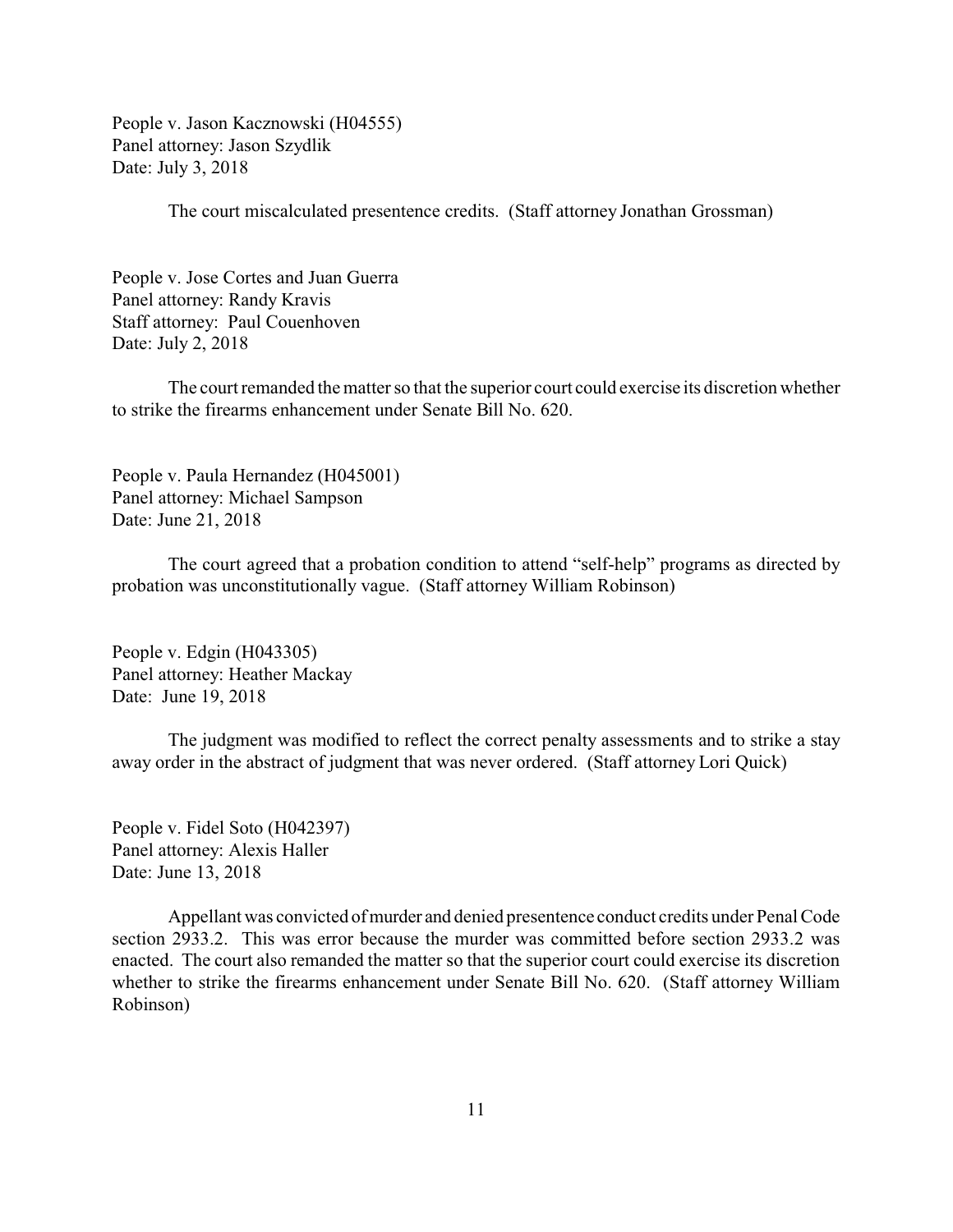People v. Cotichacaj (H043974) Panel attorney: Alex Coolman Date: June 8, 2018

The punishment for false imprisonment should have been stayed under Penal Code section 654. (Staff attorney Patrick McKenna)

People v. Cody Sakoman (H043933) Panel attorney: Hilda Scheib Date: June 6, 2018

The trial court had an obligation to calculate presentence conduct credits. (Staff attorneyLori Quick)

People v. Juan Salazar (H041724) Panel attorney: Shannon Chase Date: May 31, 2018

The punishment for the gang crime must be stayed in lieu of the punishment for the gang enhancement. The court also remanded the matter so that the superior court can exercise its discretion whether to strike the firearms enhancement under Senate Bill No. 620 and to conduct a *Franklin* hearing. (Staff attorney William Robinson)

People v. Johnell Carter (H042977, H43545) Panel attorney: Frank McCabe Date: May 22, 2018

Appellant was convicted of one crime and then escaped from jail. He received no presentence credits in either case for the time between his arrest and conviction for escape, which was error. (Staff attorney Paul Couenhoven)

People v. Shane Miller (H043845) Panel attorney: J.J. Hamlyn Date: May 22, 2018

Appellant entered into a plea bargain which included a *Cruz* waiver that permitted the court to impose any punishment if he failed to appear for sentencing. He traveled to Nebraska in violation of the terms of his OR, but he appeared at sentencing. The court found he violated the *Cruz* agreement. The court of appeal reversed. The *Cruz* waiver only required him to appear at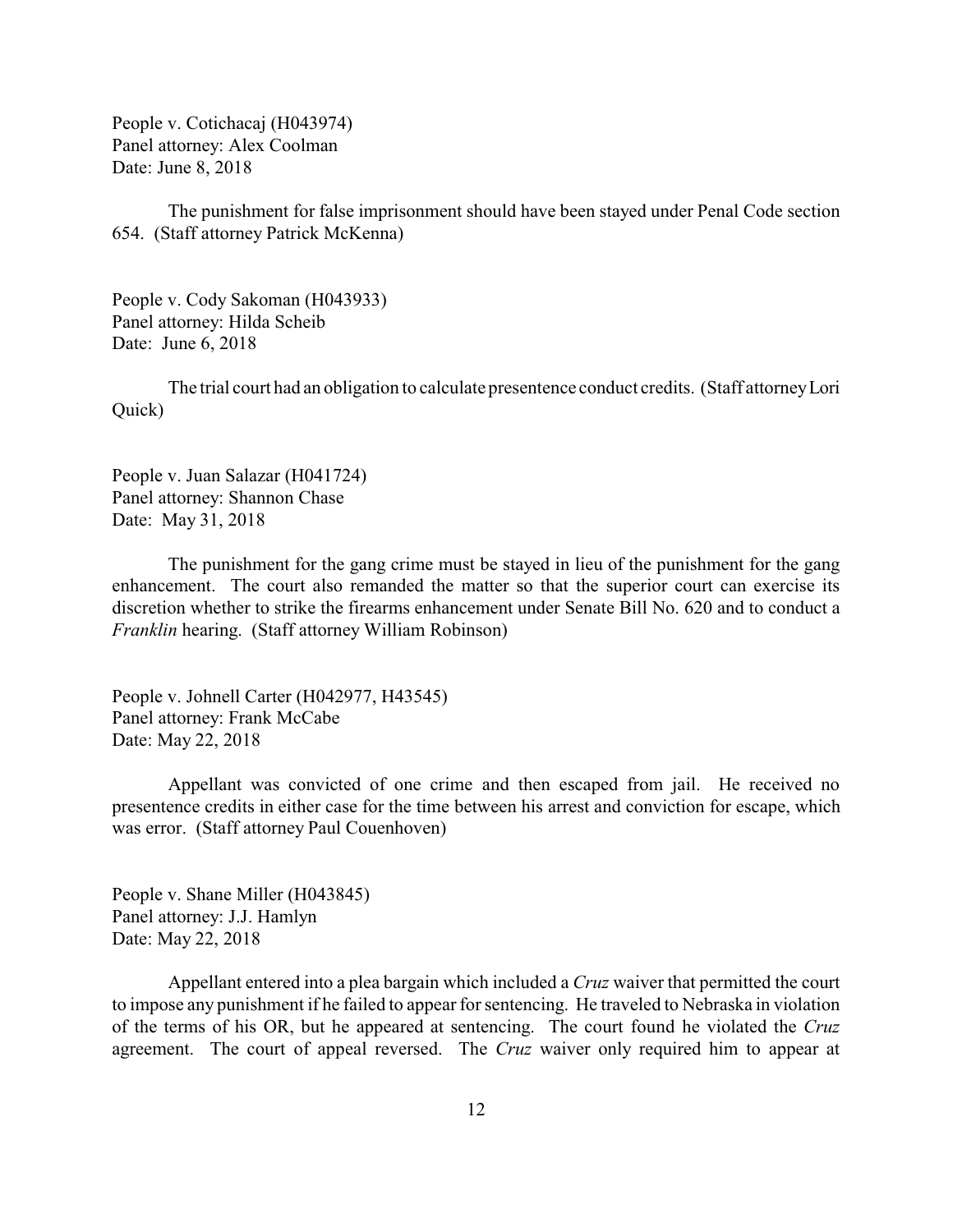sentencing, which he did. He was thus entitled to enforcement of the plea bargain. (Staff attorney Paul Couenhoven)

People v. Abel Perez (H044887) Panel attorney: Randy Kravis Date: May 16, 2018

Conditions of probation were modified to avoid problems with vagueness and overbreadth. (Staff attorney Lori Quick)

People v. Marques Gaines (H043645) Panel attorney: Stephen Bedrick Date: May 1, 2018

The court remanded the matter so that the superior court can exercise its discretion whether to strike the firearms enhancement under Senate Bill No. 620. (Staff attorney William Robinson)

People v. Han Hoang (H042876) Staff attorney: Lori Quick Date: April 27, 2018

The court remanded the matter so that the superior court can exercise its discretion whether to strike the firearms enhancement under Senate Bill No. 620.

People v. Moises Tejeda (H044442) Panel attorney: Lauren Dodge Date: April 20, 2018

The matter was remanded to hold a Franklin hearing. (Staff attorney William Robinson)

People v. Andrew Rodriguez (H042931) Panel attorney: Maureen Fox Date: April 17, 2018

The court remanded the matter so that the superior court can exercise its discretion whether to strike the firearms enhancement under Senate Bill No. 620. (Staff attorney Lori Quick)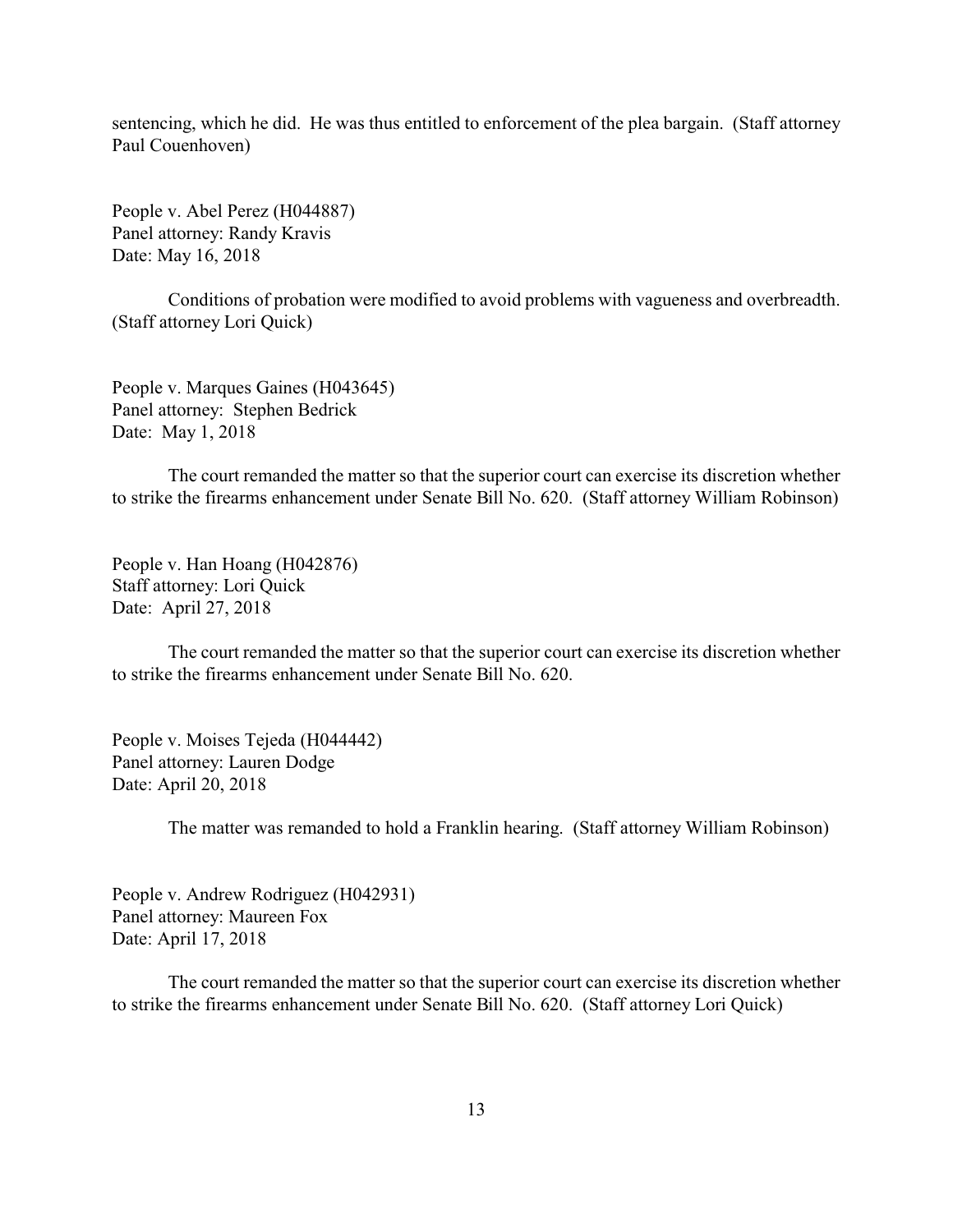People v. Barton Williams (H042903) Panel attorney: Siri Shetty Date: April 2, 2018

Appellant was sentenced to life under the three strikes law, the strikes being from Oregon. He argued the Oregon priors cannot be found to be strikes in California without adjudicating the facts of the prior conviction, which is forbidden under the Sixth Amendment. The court of appeal initially affirmed, but it granted rehearing when People v. Gallardo (2017) 4 Cal.5th 120 was decided. The court reversed the findings that the priors were strikes. (Staff attorney William Robinson)

People v. Andrew Butler (H044344) Panel attorney: Stephen Bedrick Date: March 28, 2018

The court remanded the matter so that the superior court can exercise its discretion whether to strike the firearms enhancement under Senate Bill No. 620. (Staff attorney Lori Quick)

People v. Luis Espinoza (H043052) Staff attorney: Patrick McKenna Date: March 20, 2018

The court remanded the matter so that the superior court can exercise its discretion whether to strike the firearms enhancement under Senate Bill No. 620.

People v. Jesus Ruelas (H042776) Panel attorney: Randy Kravis Date: March 14, 2018

The matter was remanded for the juvenile court to hold a transfer hearing under Proposition 57, and if the matter is transferred to adult court, it shall hold a Franklin hearing and exercise its discretion whether to strike the firearms enhancement under Senate Bill No. 620. (Staff attorney William Robinson)

People v. Marcus Casillas (H042131) Panel attorney: Michelle Peterson Date: March 12, 2018

The matter was remanded to hold a Franklin hearing and exercise its discretion whether to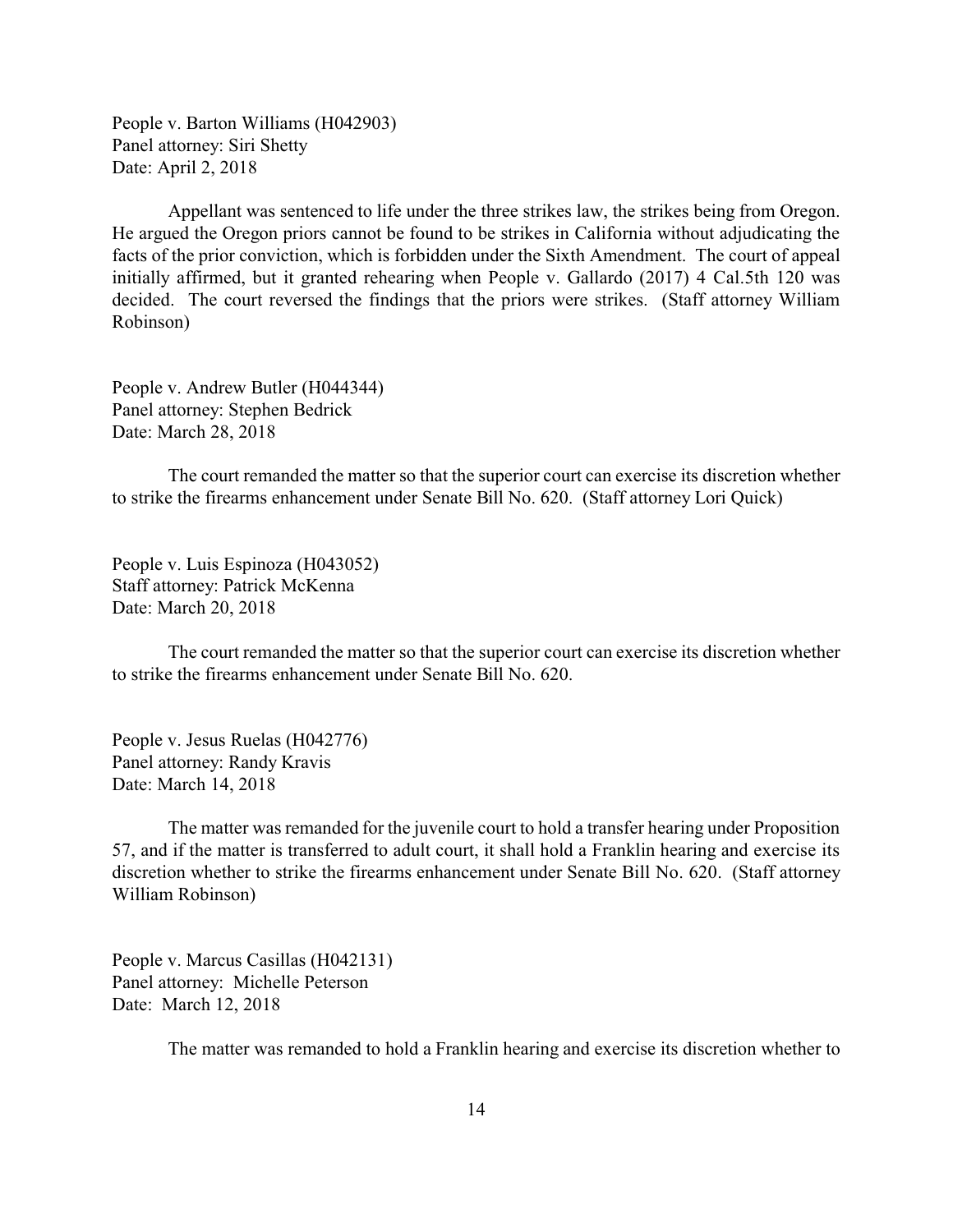strike the firearms enhancement under Senate Bill No. 620. (Staff attorney William Robinson)

People v. Saul Garcia (H043647) Panel attorney: Michelle Peterson Date: March 8, 2018

The matter was remanded to hold a Franklin hearing. (Staff attorney William Robinson)

People v. Jared Henry (H043252) Panel attorney: William Hassler Date: February 21, 2018

Appellant was convicted of assault with a deadly weapon in count one, domestic violence in count two, driving under the influence with injury in count three, and driving with a 0.08 percent alcohol level or more with injury in count four. The punishment for count four must be stayed under Penal Code section 654. The punishment for count three must also be stayed because the injury occurred when appellant tried to batter the victim. (Staff attorney Jonathan Grossman)

People v. Marcus Casillas (H042131) Panel attorney: Michelle Peterson Date: February 14, 2018

The matter was remanded for a *Franklin* hearing. (Staff attorney William Robinson)

People v. Jose Sanchez (H042713) Panel attorney: Ronald Boyer Date: February 8, 2018

Appellant was convicted of assault with a firearm and making criminal threats. The jury also found he personally used a firearm. The punishment for making criminal threats must be stayed pursuant to Penal Code section 654. Further, the matter must be remanded for the court to exercise its discretion whether to strike the firearms enhancement under the new law. (Staff attorney Lori Quick)

People v. Saul Zabala (H043328) Panel attorney: Gabriel Bassan Date: January 11, 2018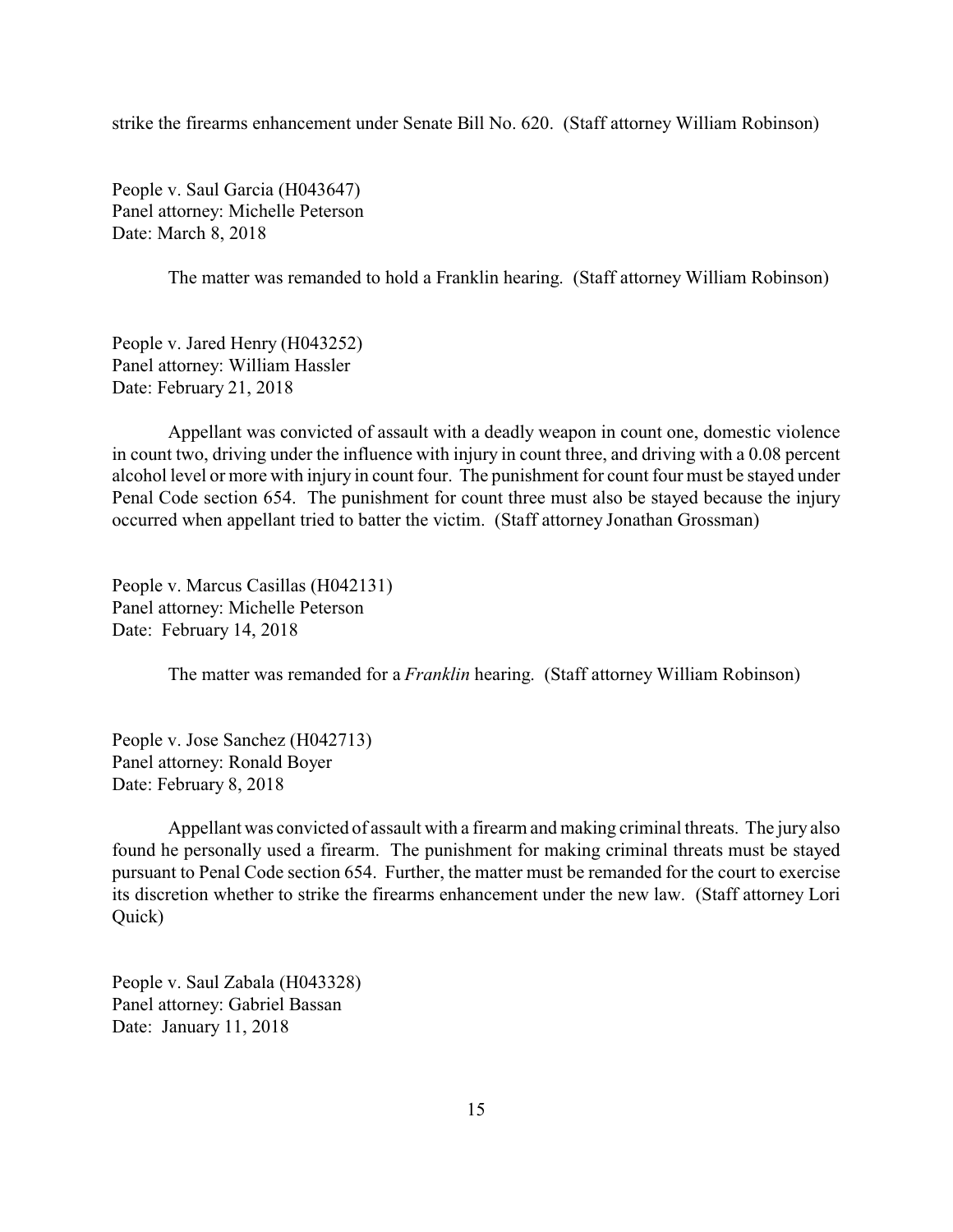<span id="page-15-0"></span>The court of appeal agreed the prior drug trafficking enhancement must be stricken due to a change in the law. (Staff attorney Jonathan Grossman)

People v. Adalberto Aparicio (H043689) Panel attorney: Hilda Scheib Date: January 8, 2018

The court operations fee cannot be increased upon a violation of probation. Further, an emergency medical air transportation fee cannot be imposed for crimes committed before Government Code section 76000.10 was enacted. (Staff attorney Paul Couenhoven)

#### **DEPENDENCY CASES**

Christine J. v. Superior Court (H04963) Date: October 4, 2018

The juvenile court's decision to terminate reunification services was based on the disentitlement doctrine. The court granted an extraordinarywrit because the doctrine did not apply. (SDAP was not involved in the matter)

In re Daniel M. (H045359) Panel attorney: Leslie Barry for the minor Date: September 17, 2018

The Department appealed an order terminating the minor's guardianship. Because he became an adult, the appeal was dismissed as moot. (Staff attorney Jonathan Grossman)

In re I.R. (H045308) Panel attorneys: Matthew Thue (alleged father) Alexis Collentine (minor) Date: August 16, 2018

The court changed the minor's placement from the presumed father to the mother and alleged father. The presumed father appealed and retained private counsel. The court of appeal affirmed, holding that the juvenile court did not abuse its discretion in reunifying the minor with the mother. (Staff attorney Jonathan Grossman)

In re T.H. (H044837) Panel attorney: Daniel Rooney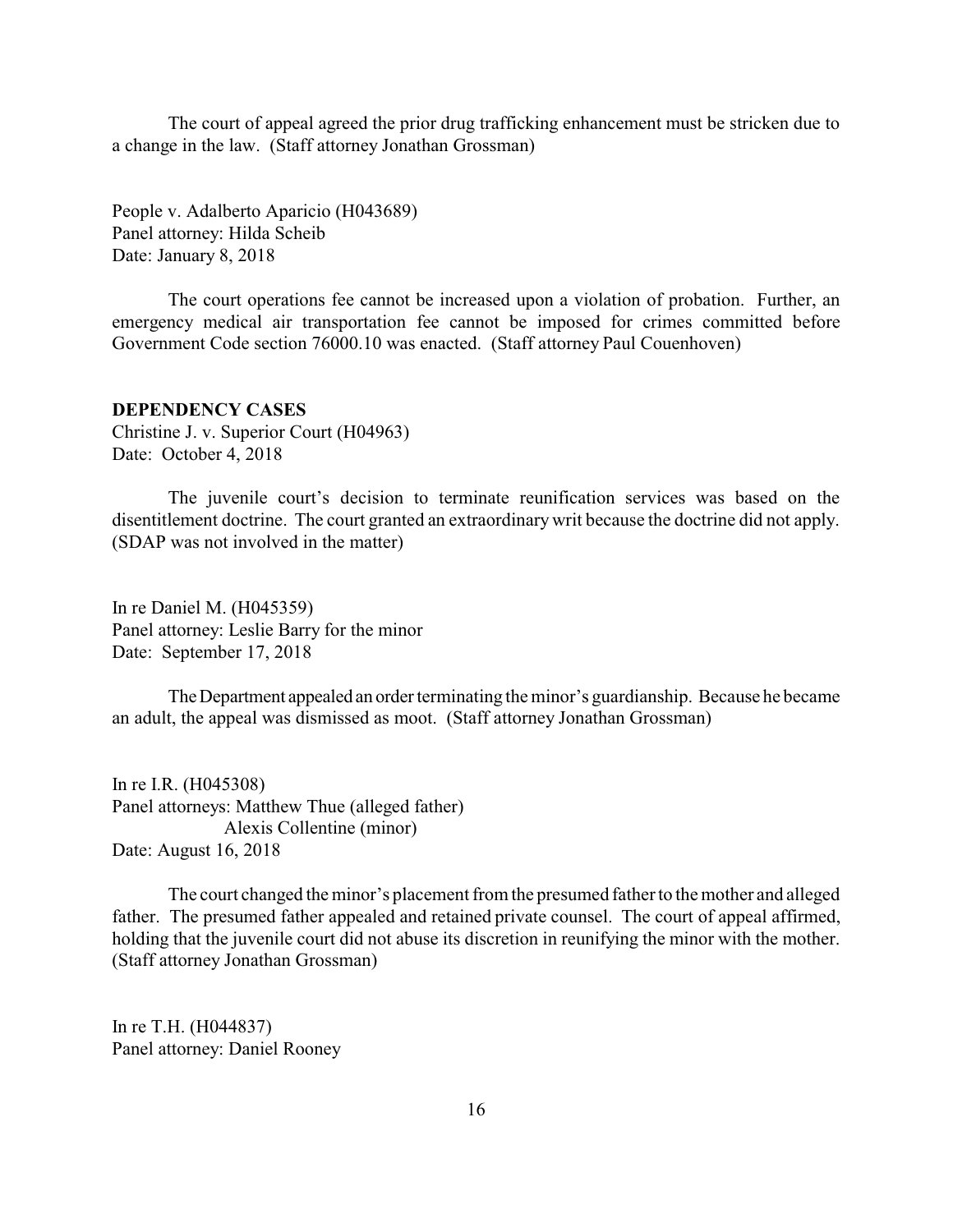<span id="page-16-0"></span>Date: July 3, 2018

T.H. was in foster care. The juvenile court order provided for visitation between T.H. and the half-sibling, T.S., who was placed with the maternal grandmother. Mother's parental rights to T.H. were later terminated, and the Department stopped the sibling visitation. Section 388 petitions were also filed by the grandmother and T.S. to resume visitation between T.S. and T.H. The juvenile court denied the petitions, and they appealed. The court of appeal decided the Department could not unilaterally end sibling visitation. (Staff attorney Paul Couenhoven)

In re J.R. (H045127) Panel attorneys: Matthew Thue (father) Daniel Rooney (minor) Date: May 30, 2018

The juvenile court erred in ruling that appellant could not be found to be the presumed father because he was homeless, not the biological father, and was not involved in the minor's life for the first few months after birth. (Staff attorney Patrick McKenna)

In re J.R. (H045040) Panel attorneys: Jamie Moran for the father Daniel Rooney for the minor Date: April 17, 2018

The court agreed with father that remand is necessary to comply with the notice requirement of ICWA but found his argument, that the minor should have been placed with him, was forfeited. (Staff attorney Patrick McKenna)

In re K.P. (H045170) Panel attorney: Jamie Moran Date: March 1, 2018

The juvenile court lacked the authority to appoint a non-parent to hold educational rights over the minor without divesting the parent of the educational rights. (Staff attorney Patrick McKenna)

## **HABEAS CORPUS**

In re Shedrick Henry (H044227) Staff attorney: Paul Couenhoven Date: August 27, 2018